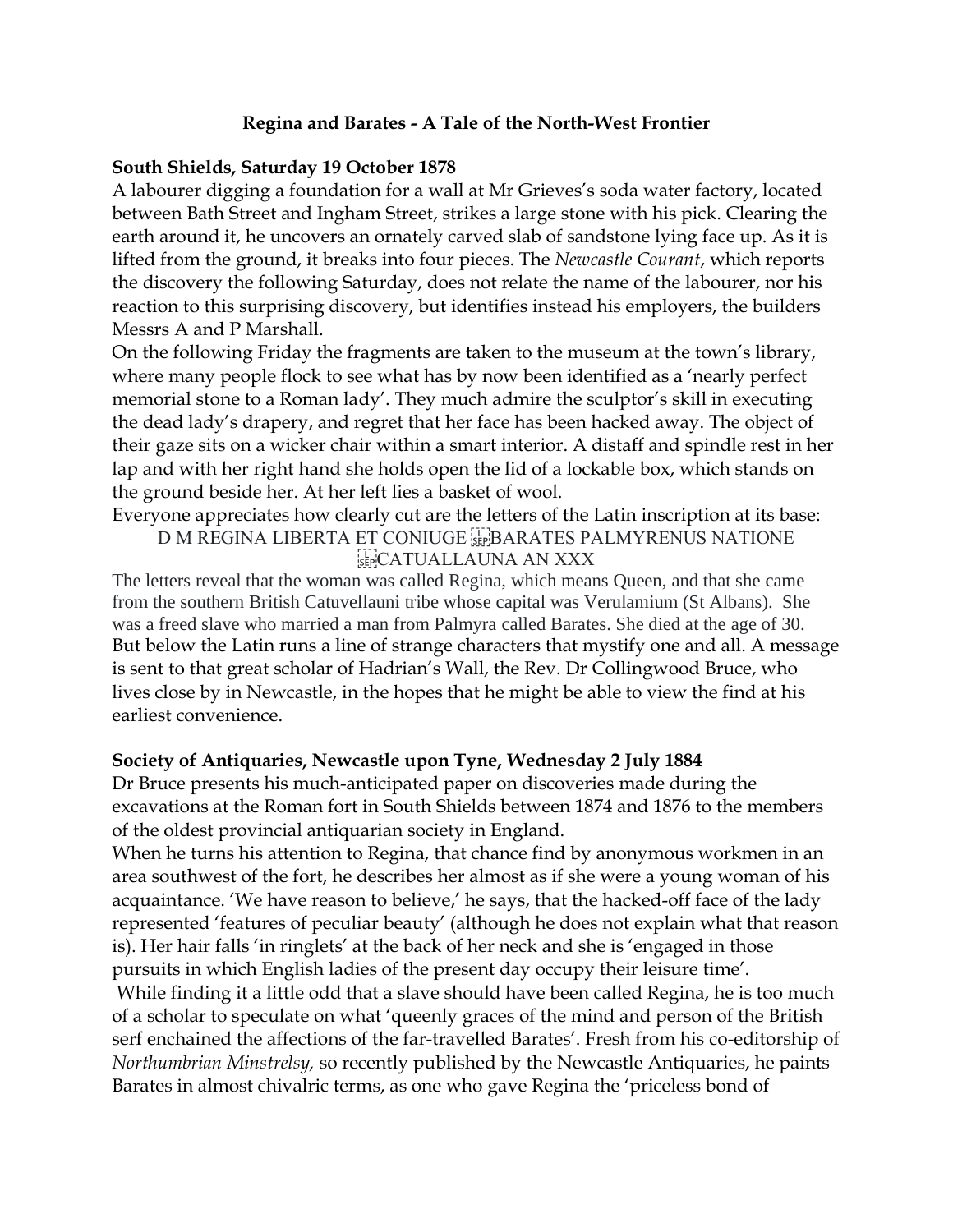freedom'… and imagines her triumphant, the first act of her newly liberated status 'to give a favourable response to the entreaties of her benefactor to yield her hand to him'. Dr Bruce at last reveals that the baffling characters beneath the Latin are Palmyrene Aramaic. William Wright, the eminent Syriac scholar and professor of Arabic at Cambridge University, has translated them: 'Regina, the freedwoman of Barate, alas!'

# **Arbeia, Hadrian's Wall, late 2nd century AD**

Barates the Palmyrene stands before Regina's tombstone. The stonemason, a fellow Syrian, has done a good job and written the correct formula for the dead in their home language. Regina, his freedwoman. Rest In Peace. She looks quite the fine lady in that fancy setting with all her best British clothes. She would be pleased.

Barates shivers in the sea-salt wind, wrapping his thick woollen cloak more closely around himself. Regina's birthplace was on this island, 280 miles south. His native land is 1,000 times as far away: Palmyra, that ancient desert city at the crossroads of empires, where caravans carrying silks and spices from Arabia, Persia, India and China arrive into an oasis of springs and gardens after relentless days of sun and sand. Camels! How to explain them to someone who has never seen them? Hunchbacked horses? Latin is his third language, after Aramaic and Greek, and he has to translate from Greek into Latin in his head before he speaks it. She spoke her native British and the rough, slipshod soldiers' Latin of the Wall, full of western dialect. At least she spoke a slave's version of it – she only knew the imperative tense; perhaps that was why they called her Regina.

He never quite understood her story. People from her part of the world had been deployed to work on the Wall after some catastrophe or other. Perhaps they brought her up here to sell – a spare girl of poor parents; an orphan; a slave's child. With so many unattached men on good wages in the military zone she was worth more here than down south. It causes less trouble for soldiers to hook up with girls from further away than to take all the locals. Only the senior officers are allowed their wives and there are never enough women to go round. All Barates knew officially about Regina was on the slave trader's certificate: her health, her place of origin and her age. Young slave women have threefold value – work, sex and children. They seldom earn their freedom before 30. Too bad Regina died at that age. He was fond of her. There was no shame in falling for a slave, was there, when the great heroes of Troy had done the same – had not Achilles loved his Briseis?

Back home in Syria, the scent of thyme and jasmine hangs in air as warm and enveloping as the desert sand beneath his feet. Here, on the north-eastern edge of Britannia, the salt-sharp wind cuts through his bones and the sand on the beach is as sticky and lumpen as cold British porridge. Scented oils smell more delectable when rubbed into skin warmed by desert sun and fattened on plump dates. What flavour has a date pulled too early off the palm, hidden from many suns in an ocean-tossed barrel and consumed in the rain? Olive oil, scent, silk, spices… in the early days, the commanding officers had to send their men all the way to Londinium to obtain them but now there are what passes for markets here, at places like Coria (Corbridge).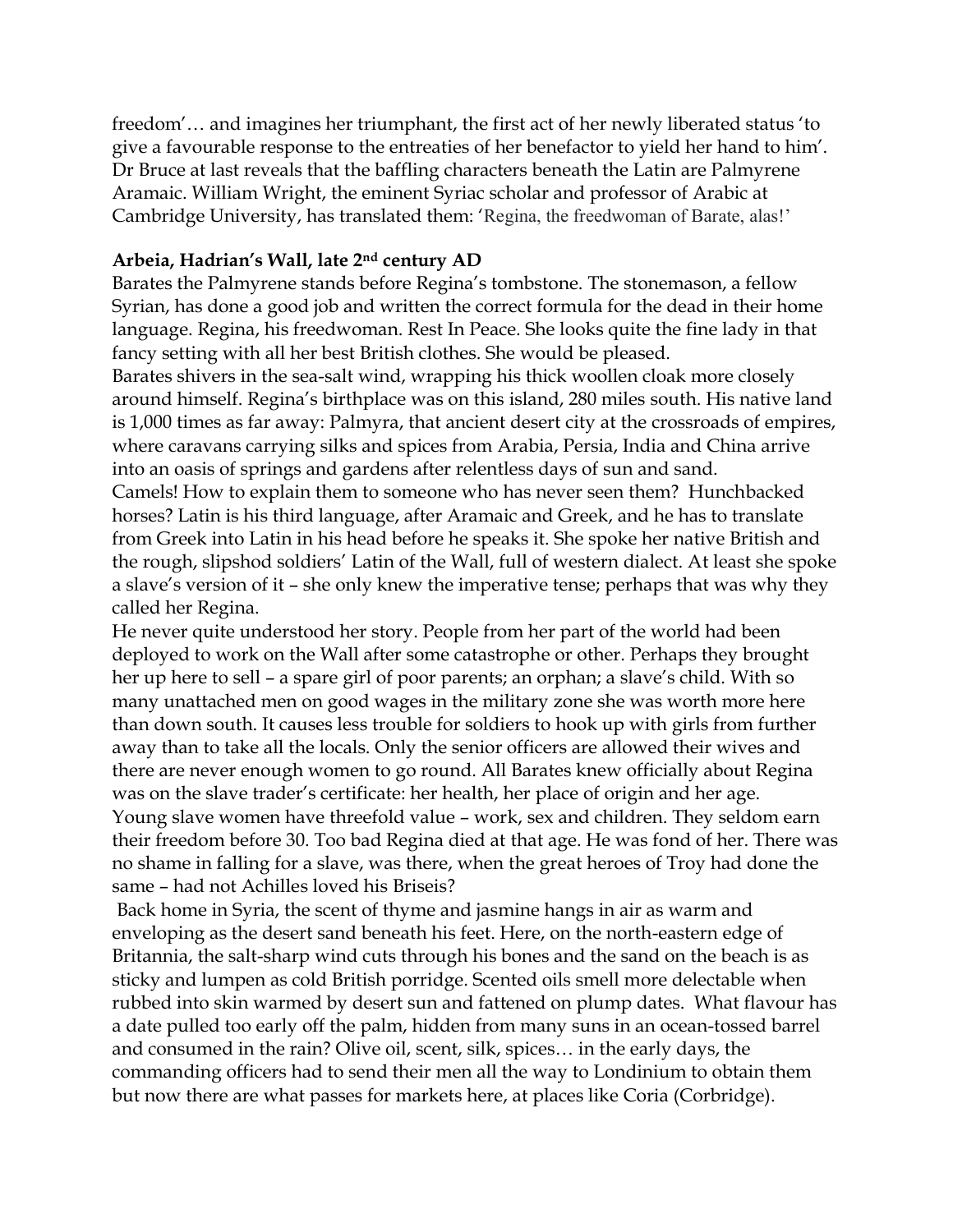Up here on the Wall, wind and rain are enemies as bitter as the Britons and the Caledonians. At least Barates' house is small and piled high with Regina's woollen blankets. In the fort, the commanding officer's house has a colonnaded courtyard and draughty corridors designed for warmer lands. Regina was always spinning greasy British wool, which fetched a premium outside the province. She made enough to buy her freedom; saving her money in the box he had brought with him to Britannia, the one he had given to her. She earned enough to pay for that handsome headstone…

# **Britannia, northern military zone, 2nd-3rd centuries**

Barates travelled to the north-western most frontier of the empire, to try his luck in this land of mists and moss. Some 10,000 men are stationed up here with money in their purses and limited opportunities to spend it, together with women, children, slaves, and other assorted hangers-on who live in the settlements outside the forts along the great Wall. It is every trader's dream to make good contacts and win army contracts. Import. Export. The military needs vast quantities of corn and cattle, wool and lead, sending the surplus to the legions in Germany.

Keeping the supply chain going is everything on this island, especially up here, that much further away from Rome. Down south, it is different, practically Gaul. After the short sharp shock of conquest, more than 100 years ago now, the southerners accommodated their conquerors quickly, learned their ways, got a taste for their fish sauce and olive oil. The Romans the empire over like to let the native ruling classes appear to do their job for them. In return for ensuring taxes are paid and everyone sticks to the rules, the British tribal leaders get a place on the town council and Roman citizenship. Every town is styled as a miniature Rome, every councillor a would-be Roman senator.

But the Northern British were slow to see the benefits of draughty public buildings and fancy town squares, built at their own expense and filled with statues of their oppressors. Why should they confine their gods in smoky stone temples when they could laugh in clear springs or dwell darkly in deep waters? Standing on the edge of the wind, the northern British cling closer to their freedom from their rocky precipices and bog-bound moors.

It took 30 years or more for hobnailed boots to stamp over their ancestral land, corral their horses, enslave their women and recruit their young men, sending them as far away as Dacia and North Africa; to tax them, take away their grain, their cattle and horses. Even the stags and bears of their forests are rounded up for the circuses of Rome, as savage tribute from the north-western frontier. *Brittunculi*, the Romans patronise them, 'little Brits'. The boots marched into Caledonia but retreated – too far away from Rome, sapping resources when men were needed on other frontiers. How long will Caledonia continue to taunt both the British and the Romans! Hadrian, that Greek-loving emperor, restorer of order and army discipline, built the Wall during the 120s to separate the Romans from the barbarians (as they put it). The Wall hacked its brutal way across the narrowest neck of land – 80 Roman miles east to west, west to east, from the North Sea to the Irish Sea – an arbitrary line for the ease of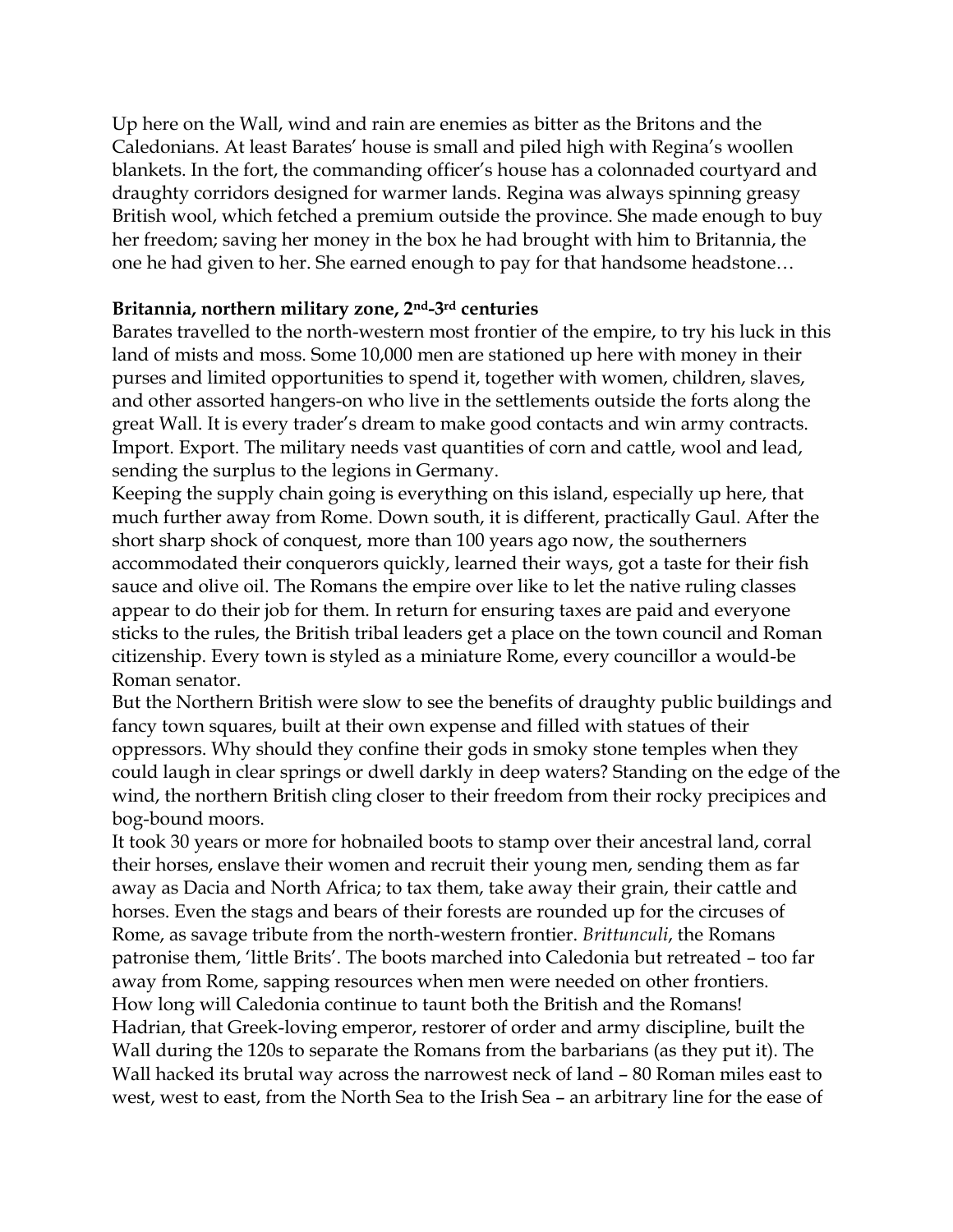the conqueror, cutting through ancient British landholdings, severing ties of kinship, language, trade and religion; dividing families and tribes between Caledonia to the north and the rest of Britannia somewhere to the south. Defining the region's history, ever after.

Every day the northern British stare across their lost lands, the traces of their roundhouses still visible, the upturned hearths tearing at their hearts; the shades of their forsaken ancestors beckoning sorrowfully through the mists of memory. The Wall hits the northern Britons hard but the people on its eastern, Tyne side most of all. West, in the land of lakes and mountains and steep narrow valleys, they can better keep themselves apart; waft away on the west wind to Hibernia (Ireland) or across the Solway into Caledonia, into ever more impenetrable mists as their gods dive deeper into their bottomless lakes.

The main route of conquest to Caledonia lies on the other side, via London – Lincoln – York, where the bitter east wind blows in supply ships from the continent, spewing their brutal cargo of arms and men daily into the mouth of the Tyne.

The Wall. A false border, trapping tribes, livelihoods, ancestors, gods under its crushing system of ditches, forts, milecastles and military roads. Some say that borders are inert: dead zones. But they fizz with negative energy, a constant chafing, trapping the tensions they create. Everyone must propitiate the gods when crossing a threshold – whether from outside to inside; from childhood to puberty; life to death. In this age of Hubris, when the Romans act as gods, they demand that the British propitiate them. The British are only allowed to cross the new boundaries of their old land at checkpoints, strip-searched, eyes down.

Who is truly the more fearful? For the Wall does not prove the empire's strength but its weakness; its failure to conquer the whole of the island. It creates disaffection; providing a focus for anger and aggression; a boiling rage to destroy.

Regina lives and dies in chaotic times. Tribes north of the Wall smash through it, killing the commander of a legion and his troops. The wakeful, gum-bleeding governor of Britain, Ulpius Marcellus, who only eats bread imported specially from Rome, crushes them after four years of calculated savagery. Only then can Commodus, that dutyshirking vice-monger of an emperor, claim the title 'Britannicus' and strike his special victory-over-Britannia coins.

There is not long to rejoice. A legion in Britain mutinies. The soldiers are separated from the rest of the empire by Ocean, the shape-shifting mass of slithering sea monsters that stir up trouble with every changing tide. It gives the British troops a sense of immunity and unaccountability, making the island a nesting place for demagogues and usurpers of imperial power, and ever open to rebellion.

Pandemic strikes the empire and 2,000 people die in Rome in one single day. Everwatchful, ever-listening Rumour, swiftest footed of all evils, whispers across the world that criminals are infecting people to order by injecting their victims with tiny poisoncoated needles. Eagles scream, owls hoot, fires rage, presaging the death by strangulation of the greatest pestilence of all, Emperor Commodus. The empire plunges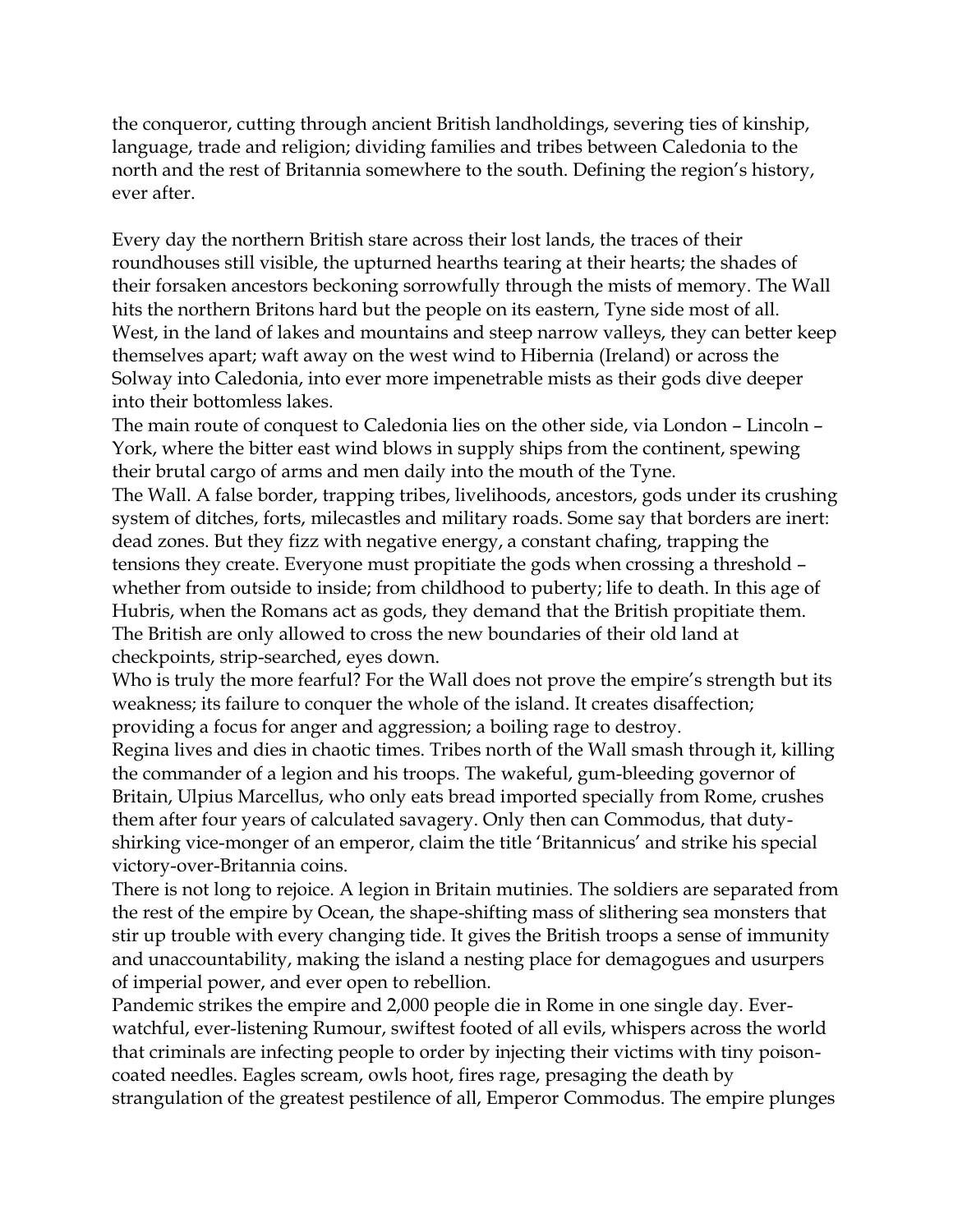into civil war. Newly formed tribes of disaffected Northerners appear from north of the Wall. This time the Romans pay them off: military resources are more urgently needed elsewhere.

A new century sees another emperor, Septimius Severus – north African by birth – make a freshly doomed attempt to capture Caledonia. Arbeia becomes a huge supply base: the landing stage for continental recruits, the storage centre for supplies, the springboard for war further north.

Another military failure: the emperor dies in York but not before he divides the island into two. The south remains governed from London and is renamed Britannia Superior (Upper Britain) because it is that much nearer to Rome; York is the new capital of the north, which is now called Britannia Inferior (Lower Britain) because it is that much further away.

### **Arbeia Roman Fort, South Shields, summer 2020**

At the beginning of July, the provincial government in London grants the inhabitants of England permission to leave their houses, where they have been confined for months, due to a grievous plague which rages over the British islands and across the whole earth, killing more than 40,000 Britons alone. The devolved parliaments of Wales and Scotland issue their own, more cautious, decrees.

The plague blows in from the east, striking Rome first. The Forum and Colosseum are deserted, weeds growing where lately barbarian hordes gawped and snapped in idle and ignorant wonder at the places where their ancestors were once paraded in chains and made the sport of wild beasts.

In northern Britain, the people of Arbeia – renamed South Shields, but still ruled via London – open their doors to an uncertain future. Regina's monument sits in a museum in the partially excavated ruins of Arbeia's Roman fort. Its four broken pieces are neatly fitted together and backed with concrete. As the only tombstone found in Britain to bear a bilingual inscription, it is deemed sufficiently important for casts of it to be displayed at the Great North Museum in Newcastle and at the British Museum in London. Heritage passes for industry and entertainment. At Arbeia and other forts along the Wall, in times when there is no plague, amateur actors dress as Roman soldiers and engage in mock combat displays where no one is ever hurt. No one dresses up as Britons. As visitors hurry to watch the show, eager to join the pretence that they are recreating the past, they do not look for long into the broken face of Regina as she holds open the lid of her precious box, trying to set her story free. They do not like to think that Barates bought her as a slave. Britons never will be slaves.

British women have more legal rights than they had either in the second or in the 19<sup>th</sup> centuries, but Regina has lost even what little status and agency the Victorians granted her. She is no longer the Romantic heroine of Collingwood's imagination – a beautiful British slave with a majestic air, who beguiled a foreign gentleman, and who was elevated by him to respectability and wealth through marriage. She is not even considered to be a Roman lady of fashion: her clothes, jewellery and hairstyle are now recognised as being entirely provincial.